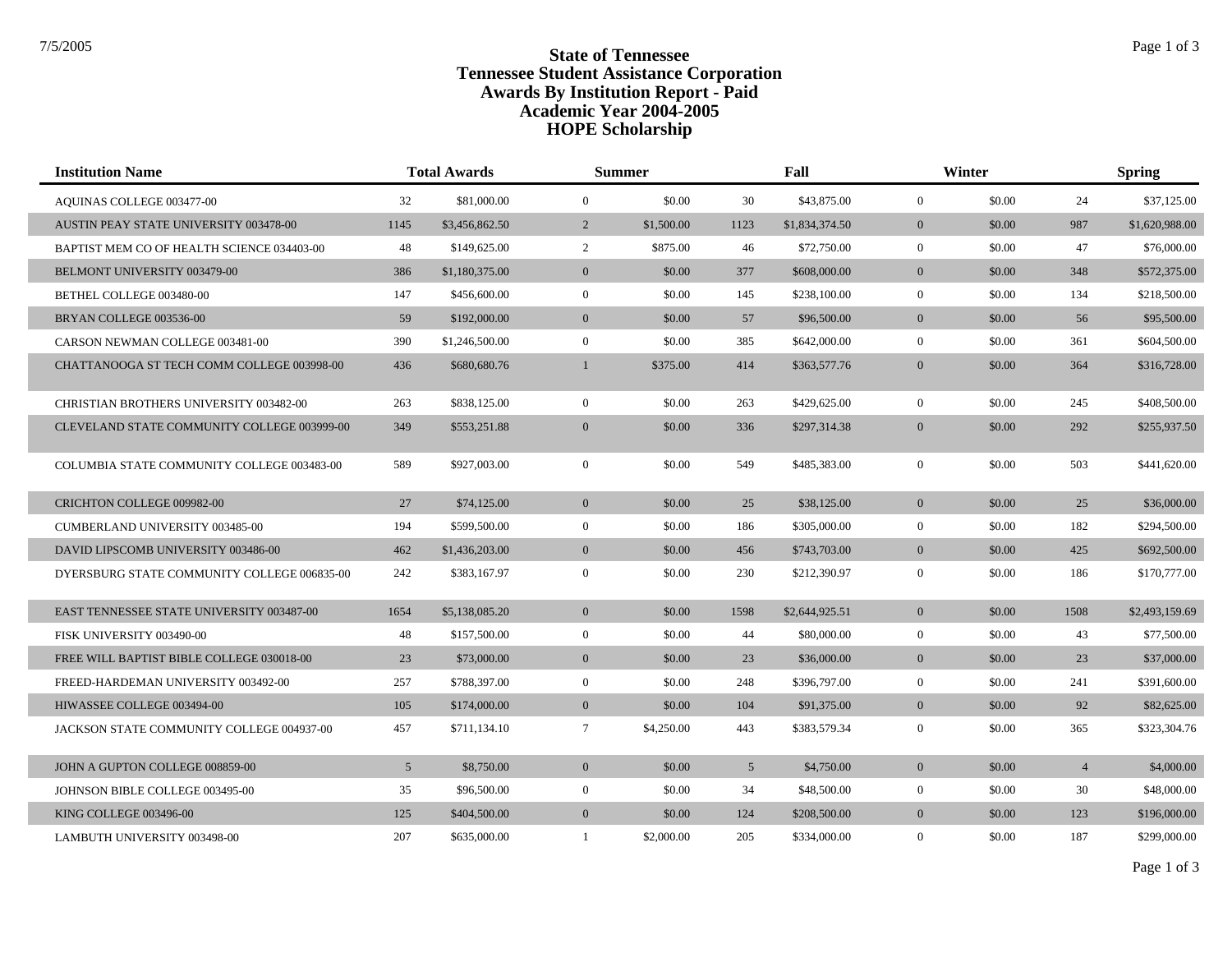## **State of Tennessee** State of Tennessee **Tennessee Student Assistance Corporation Awards By Institution Report - Paid HOPE Scholarship Academic Year 2004-2005**

| <b>Institution Name</b>                             |      | <b>Total Awards</b><br><b>Summer</b><br>Fall |                  |            | Winter |                | <b>Spring</b>  |             |      |                |
|-----------------------------------------------------|------|----------------------------------------------|------------------|------------|--------|----------------|----------------|-------------|------|----------------|
| LANE COLLEGE 003499-00                              | 48   | \$156,125.00                                 | $\mathbf{0}$     | \$0.00     | 47     | \$84,125.00    | $\overline{0}$ | \$0.00      | 40   | \$72,000.00    |
| LEE UNIVERSITY 003500-00                            | 266  | \$818,250.00                                 | $\boldsymbol{0}$ | \$0.00     | 259    | \$428,750.00   | $\overline{0}$ | \$0.00      | 236  | \$389,500.00   |
| LEMOYNE-OWEN COLLEGE 003501-00                      | 34   | \$118,500.00                                 | $\mathbf{0}$     | \$0.00     | 33     | \$60,500.00    | $\overline{0}$ | \$0.00      | 31   | \$58,000.00    |
| LINCOLN MEMORIAL UNIVERSITY 003502-00               | 133  | \$410,000.00                                 | $\mathbf{0}$     | \$0.00     | 130    | \$209,875.00   | $\overline{0}$ | \$0.00      | 118  | \$200,125.00   |
| MARTIN METHODIST COLLEGE 003504-00                  | 90   | \$276,500.00                                 | $\overline{0}$   | \$0.00     | 87     | \$146,500.00   | $\overline{0}$ | \$0.00      | 78   | \$130,000.00   |
| MARYVILLE COLLEGE 003505-00                         | 352  | \$1,102,950.00                               | $\mathbf{0}$     | \$0.00     | 348    | \$582,750.00   | $\overline{0}$ | \$0.00      | 312  | \$520,200.00   |
| MEMPHIS COLLEGE OF ART 003507-00                    | 16   | \$53,000.00                                  | $\mathbf{0}$     | \$0.00     | 16     | \$26,500.00    | $\overline{0}$ | \$0.00      | 16   | \$26,500.00    |
| MIDDLE TENNESSEE STATE UNIVERSITY 003510-00         | 3869 | \$11,753,957.91                              | 10               | \$8,744.00 | 3776   | \$6,049,520.91 | $\overline{0}$ | \$0.00      | 3533 | \$5,695,693.00 |
| MILLIGAN COLLEGE 003511-00                          | 97   | \$292,500.00                                 | $\overline{0}$   | \$0.00     | 95     | \$158,000.00   | $\overline{0}$ | \$0.00      | 82   | \$134,500.00   |
| MOTLOW STATE COMMUNITY COLLEGE 006836-00            | 513  | \$790,065.00                                 | 1                | \$187.00   | 497    | \$441,064.00   | $\overline{0}$ | \$0.00      | 394  | \$348,814.00   |
| NASHVILLE STATE TECH COMMUNITY COLLEGE<br>007534-00 | 200  | \$290,085.50                                 | $\mathfrak{Z}$   | \$1,438.00 | 179    | \$151,331.50   | $\overline{0}$ | \$0.00      | 163  | \$137,316.00   |
| NORTHEAST STATE TECH COMM COLLEGE 005378-00         | 437  | \$708,863.75                                 | 2                | \$1,188.00 | 418    | \$378,432.00   | $\overline{0}$ | \$0.00      | 365  | \$329,243.75   |
| PELLISSIPPI STATE TECH CMMTY COLLEGE 012693-00      | 822  | \$1,242,579.50                               | 6                | \$2,624.00 | 749    | \$648,946.50   | $\mathbf{0}$   | \$0.00      | 672  | \$591,009.00   |
| RHODES COLLEGE 003519-00                            | 205  | \$685,000.00                                 | $\boldsymbol{0}$ | \$0.00     | 204    | \$353,500.00   | $\overline{0}$ | \$0.00      | 190  | \$331,500.00   |
| ROANE STATE COMMUNITY COLLEGE 009914-00             | 794  | \$1,313,252.76                               | 2                | \$2,000.00 | 750    | \$694,380.76   | $\overline{0}$ | \$0.00      | 675  | \$616,872.00   |
| SOUTH COLLEGE 004938-00                             | 14   | \$30,665.00                                  | $\mathbf{1}$     | \$1,000.00 | 12     | \$10,998.00    | 11             | \$10,332.00 | 9    | \$8,335.00     |
| SOUTHERN ADVENTIST UNIVERSITY 003518-00             | 116  | \$360,500.00                                 | $\mathbf{0}$     | \$0.00     | 112    | \$182,250.00   | $\overline{0}$ | \$0.00      | 110  | \$178,250.00   |
| SOUTHWEST TN COMMUNITY COLLEGE 010439-00            | 260  | \$410,259.00                                 | $\overline{0}$   | \$0.00     | 250    | \$220,381.00   | $\overline{0}$ | \$0.00      | 215  | \$189,878.00   |
| TENNESSEE STATE UNIVERSITY 003522-00                | 534  | \$1,718,655.00                               | $\mathbf{0}$     | \$0.00     | 518    | \$882,474.00   | $\mathbf{0}$   | \$0.00      | 493  | \$836,181.00   |
| TENNESSEE TECH UNIVERSITY 003523-00                 | 1901 | \$5,876,152.00                               | $\overline{0}$   | \$0.00     | 1876   | \$3,076,391.00 | $\overline{0}$ | \$0.00      | 1701 | \$2,799,761.00 |
| TENNESSEE WESLEYAN COLLEGE 003525-00                | 176  | \$535,262.00                                 | $\mathbf{0}$     | \$0.00     | 167    | \$276,180.00   | $\overline{0}$ | \$0.00      | 157  | \$259,082.00   |
| TREVECCA NAZARENE UNIVERSITY 003526-00              | 117  | \$357,000.00                                 | $\overline{0}$   | \$0.00     | 115    | \$189,000.00   | $\overline{0}$ | \$0.00      | 103  | \$168,000.00   |
| TUSCULUM COLLEGE 003527-00                          | 155  | \$445,225.00                                 | $\overline{0}$   | \$0.00     | 153    | \$234,225.00   | $\overline{0}$ | \$0.00      | 124  | \$211,000.00   |
| UN OF TN, CHATTANOOGA 003529-00                     | 1684 | \$5,040,313.00                               | 2                | \$650.00   | 1634   | \$2,639,360.00 | $\overline{0}$ | \$0.00      | 1506 | \$2,400,303.00 |

Page 2 of 3